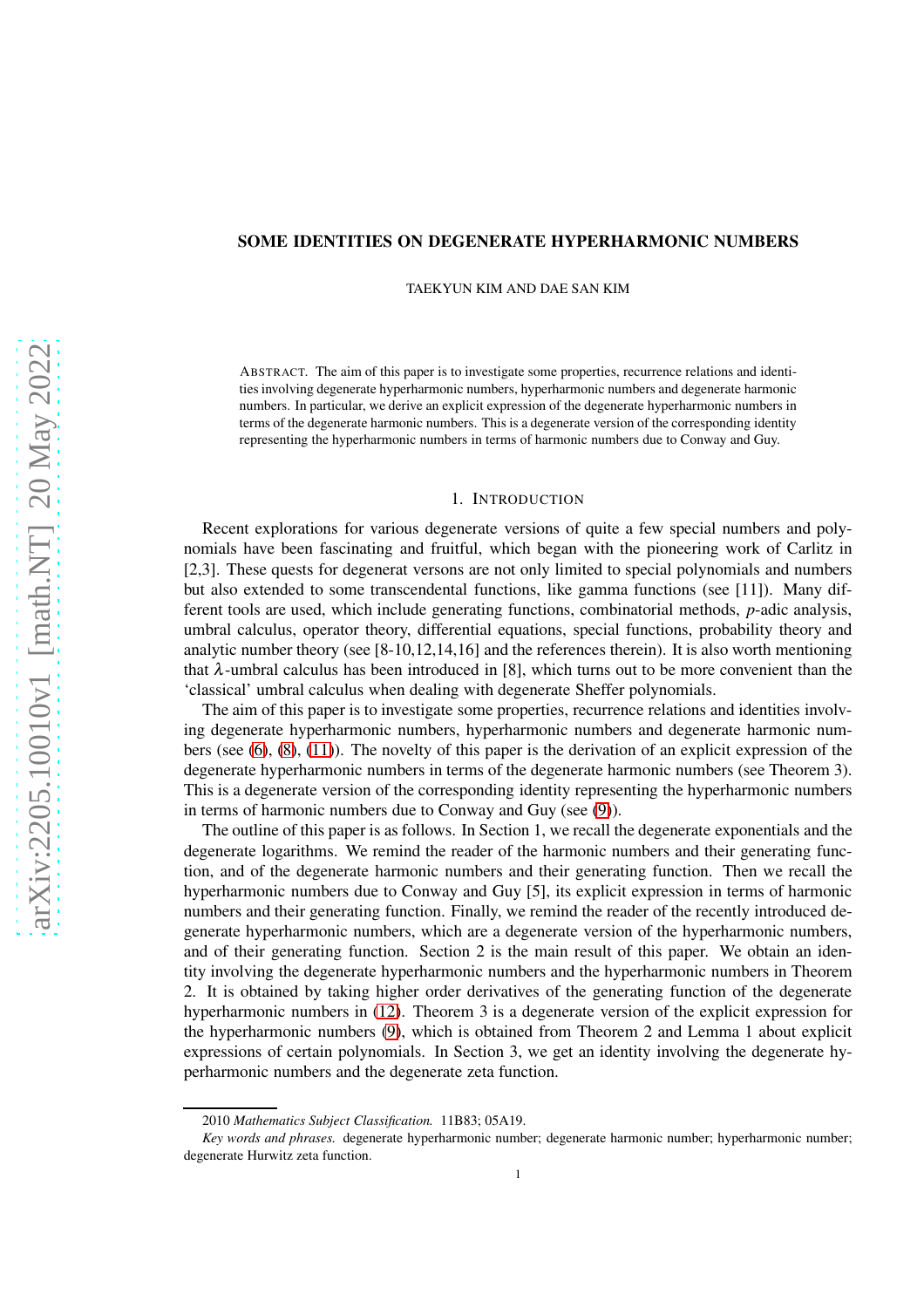#### 2 TAEKYUN KIM AND DAE SAN KIM

For any nonzero  $\lambda \in \mathbb{R}$ , the degenerate exponential functions are defined by

(1) 
$$
e_{\lambda}^{x}(t) = (1 + \lambda t)^{\frac{x}{\lambda}} = \sum_{n=0}^{\infty} \frac{(x)_{n,\lambda}}{n!} t^{n}, \quad (\text{see } [2,8,9,10,13]),
$$

where

(2) 
$$
(x)_{0,\lambda} = 1
$$
,  $(x)_{n,\lambda} = x(x - \lambda) \cdots (x - (n-1)\lambda)$ ,  $(n \ge 1)$ , (see [8,9,10]).

When  $x = 1$ , we use the notation  $e_{\lambda}(t) = e_{\lambda}^{1}(t)$ .

Let  $\log_{\lambda} t$  be the compositional inverse function of  $e_{\lambda}(t)$  such that  $\log_{\lambda}(e_{\lambda}(t)) = e_{\lambda} (\log_{\lambda}(t)) = t$ . It is called the degenerate logarithm and given by

<span id="page-1-5"></span>(3) 
$$
\log_{\lambda}(1+t) = \sum_{k=1}^{\infty} \frac{\lambda^{k-1}(1)_{k,\frac{1}{\lambda}}}{k!} t^k = \frac{1}{\lambda} \big( (1+t)^{\lambda} - 1 \big), \quad (\text{see } [6,7,9]).
$$

Note that  $\lim_{\lambda \to 0} \log_{\lambda}(1+t) = \log(1+t)$  and  $\lim_{\lambda \to 0} e_{\lambda}(t) = e^{t}$ .

<span id="page-1-4"></span>It is well known that the harmonic numbers are defined by

(4) 
$$
H_0 = 0
$$
,  $H_n = 1 + \frac{1}{2} + \frac{1}{3} + \dots + \frac{1}{n}$ ,  $(n \ge 1)$ , (see [3, 4, 5, 11, 12]).

From [\(4\)](#page-1-4), we can derive the generating function of harmonic numbers given by

(5) 
$$
-\frac{1}{1-t}\log(1-t) = \sum_{n=1}^{\infty} H_n t^n, \quad (\text{see } [5]).
$$

Recently, the degenerate harmonic numbers are defined by

<span id="page-1-0"></span>(6) 
$$
H_{0,\lambda}=0, \quad H_{n,\lambda}=\sum_{k=1}^n\frac{1}{\lambda}\binom{\lambda}{k}(-1)^{k-1}, \quad (n\in\mathbb{N}), \quad (\text{see }[6]).
$$

Note that  $\lim_{n \to \infty} H_{n,\lambda} = H_n$ .

From [\(3\)](#page-1-5) and [\(6\)](#page-1-0), we can derive the generating function of the degenerate harmonic numbers given by

(7) 
$$
-\frac{1}{1-t}\log_{\lambda}(1-t) = \sum_{n=1}^{\infty} H_{n,\lambda}t^{n}, \quad (\text{see } [6]).
$$

In 1996, Conway and Guy introduced the hyperharmoinc numbers  $H_n^{(r)}$ ,  $(n, r \ge 0)$ , which are defined by

<span id="page-1-1"></span>(8) 
$$
H_0^{(r)} = 0
$$
;  $H_n^{(0)} = \frac{1}{n}$ ,  $H_n^{(1)} = H_n$ ,  $H_n^{(r)} = \sum_{k=1}^n H_k^{(r-1)}$ ,  $(r \ge 2)$ , (see [3,5,11,14,16]).

By  $(8)$ , we get

<span id="page-1-3"></span>(9) 
$$
H_n^{(r)} = {n+r-1 \choose r-1} (H_{n+r-1} - H_{r-1}), \quad (r \ge 1),
$$

(10) 
$$
-\frac{\log(1-t)}{(1-t)^r} = \sum_{n=1}^{\infty} H_n^{(r)} t^n, \quad (\text{see } [5]).
$$

In [12], Kim-Kim introduced the degenerate hyperharmonic numbers  $H_{n\lambda}^{(r)}$  $n, \lambda$ ,  $(n \geq 0, r \geq 1)$ , which are given by

<span id="page-1-2"></span>(11) 
$$
H_{0,\lambda}^{(r)} = 0; \quad H_{n,\lambda}^{(1)} = H_{n,\lambda}, \quad H_{n,\lambda}^{(r)} = \sum_{k=1}^{n} H_{k,\lambda}^{(r-1)}, \quad (r \ge 2).
$$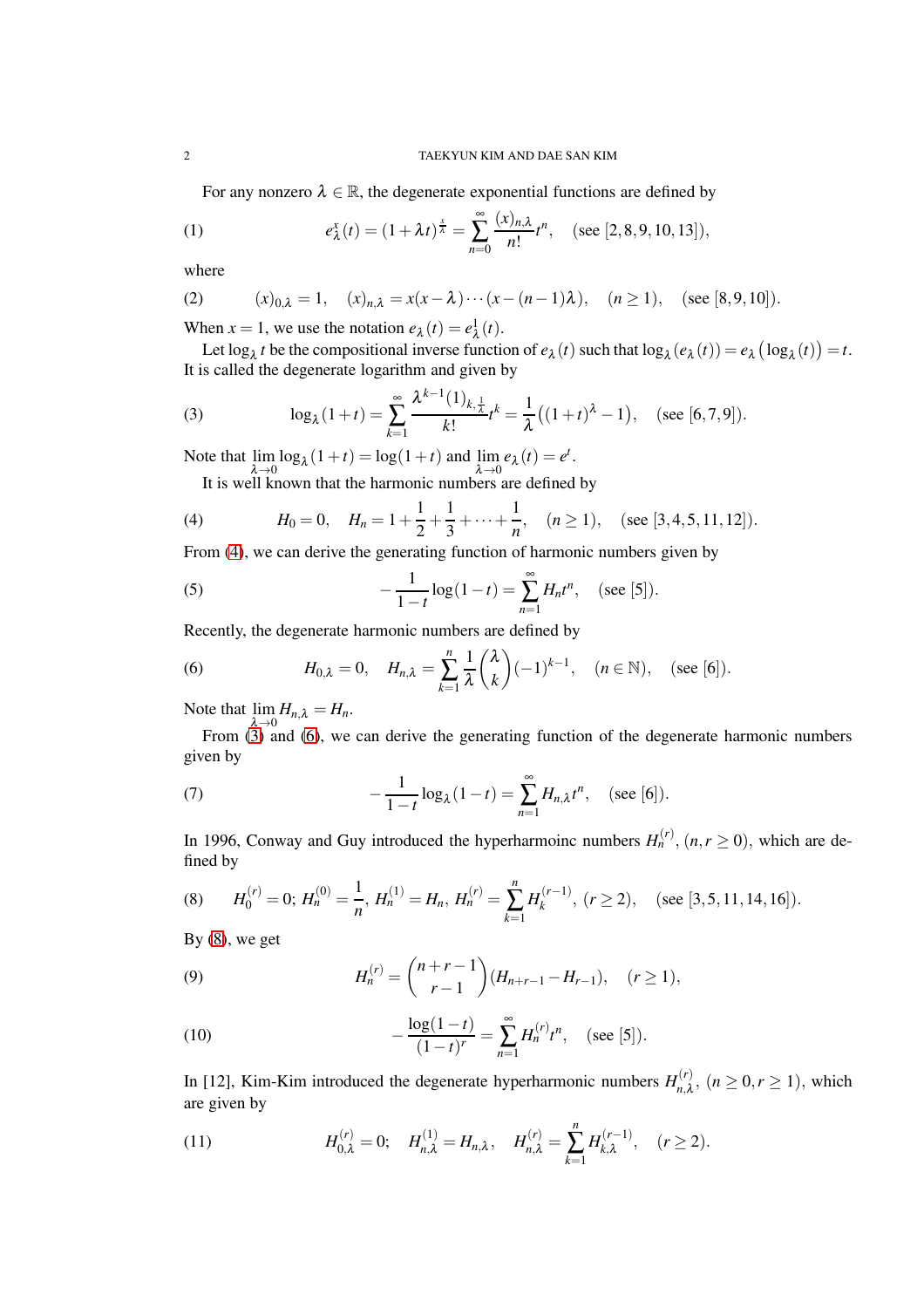From  $(11)$ , we note that

<span id="page-2-0"></span>(12) 
$$
-\frac{\log_{\lambda}(1-t)}{(1-t)^{r}} = \frac{1}{(1-t)^{r-1}} \left( \sum_{n=1}^{\infty} H_{n,\lambda} t^{n} \right) = \frac{1}{(1-t)^{r-2}} \left( \sum_{n=1}^{\infty} \left( \sum_{k=1}^{n} H_{k,\lambda} \right) \right) t^{n}
$$

$$
= \frac{1}{(1-t)^{r-2}} \sum_{n=1}^{\infty} H_{n,\lambda}^{(2)} t^{n} = \dots = \sum_{n=1}^{\infty} H_{n,\lambda}^{(r)} t^{n}, \quad (r \ge 1).
$$

By [\(12\)](#page-2-0), we easily get

(13) 
$$
H_{k,\lambda}^{(0)} = \frac{1}{k!} \lambda^{k-1} (-1)^{k-1} (1)_{k,\frac{1}{\lambda}}, \quad (k \ge 1).
$$

<span id="page-2-1"></span>2. SOME IDENTITIES ON DEGENERATE HYPERHARMONIC NUMBERS

First, let us define the polynomial 
$$
q_n(\lambda) \in Q[\lambda]
$$
,  $(n \ge 0)$ , with  $\deg q_n(\lambda) = n - 1$  as  
(14) 
$$
\left(1 - \frac{\lambda}{r}\right)\left(1 - \frac{\lambda}{r+1}\right) \cdots \left(1 - \frac{\lambda}{r+n-1}\right) = 1 + \lambda q_n(\lambda), \quad (n \in \mathbb{N}, r \in \mathbb{N}).
$$

From  $(14)$ , we have

<span id="page-2-3"></span>(15) 
$$
\left(1-\frac{\lambda}{r}\right)\left(1-\frac{\lambda}{r+1}\right)\cdots\left(1-\frac{\lambda}{r+n-1}\right)
$$

$$
=\frac{(-1)^n}{r(r+1)\cdots(r+n-1)}(\lambda-r)(\lambda-r-1)(\lambda-r-2)\cdots(\lambda-r-(n-1))
$$

$$
=\frac{(r-1)!(-1)^n}{(r+n-1)!}(\lambda-r)_n=\frac{(-1)^n}{\binom{r+n-1}{n}}(\lambda-r)_n=\frac{(-1)^n}{\binom{r+n-1}{n}}\binom{\lambda-r}{n},
$$

where

<span id="page-2-2"></span>
$$
(x)_0 = 1
$$
,  $(x)_n = x(x-1)\cdots(x-n+1)$ ,  $(n \ge 1)$ .

For  $n \geq 0$ , the Stirling numbers of the first kind are defined by

(16) 
$$
(x)_n = \sum_{k=0}^n S_1(n,k)x^k, \quad (\text{see } [1-16]).
$$

By  $(16)$ , we get

<span id="page-2-4"></span>
$$
(17) \quad \frac{(-1)^n}{r(r+1)\cdots(r+n-1)}(\lambda-r)(\lambda-r-1)\cdots(\lambda-r-n+1) = \frac{1}{(-r)_n}\sum_{l=0}^n(\lambda-r)^lS_1(n,l)
$$
  
\n
$$
= \frac{1}{(-r)_n}\sum_{l=0}^nS_1(n,l)\sum_{k=0}^l\binom{l}{k}(-r)^{l-k}\lambda^k = \frac{1}{(-r)_n}\sum_{k=0}^n\lambda^k\sum_{l=k}^nS_1(n,l)\binom{l}{k}(-1)^{l-k}r^{l-k}
$$
  
\n
$$
= 1 + \frac{1}{(-r)_n}\sum_{k=1}^n\lambda^k\sum_{l=k}^n\binom{l}{k}S_1(n,l)(-1)^{l-k}r^{l-k}
$$
  
\n
$$
= 1 + \lambda\left(\frac{1}{(-r)_n}\sum_{k=1}^n\lambda^{k-1}\sum_{l=k}^n\binom{l}{k}S_1(n,l)(-1)^{l-k}r^{l-k}\right)
$$
  
\n
$$
= 1 + \lambda q_n(\lambda).
$$

From [\(15\)](#page-2-3) and [\(17\)](#page-2-4), we note that

<span id="page-2-5"></span>(18) 
$$
1 + \lambda q_n(\lambda) = \frac{(-1)^n}{\binom{r+n-1}{n}} \binom{\lambda - r}{n}, \quad (n \ge 1, r \ge 1).
$$

Therefore, by [\(18\)](#page-2-5), we obtain the following lemma.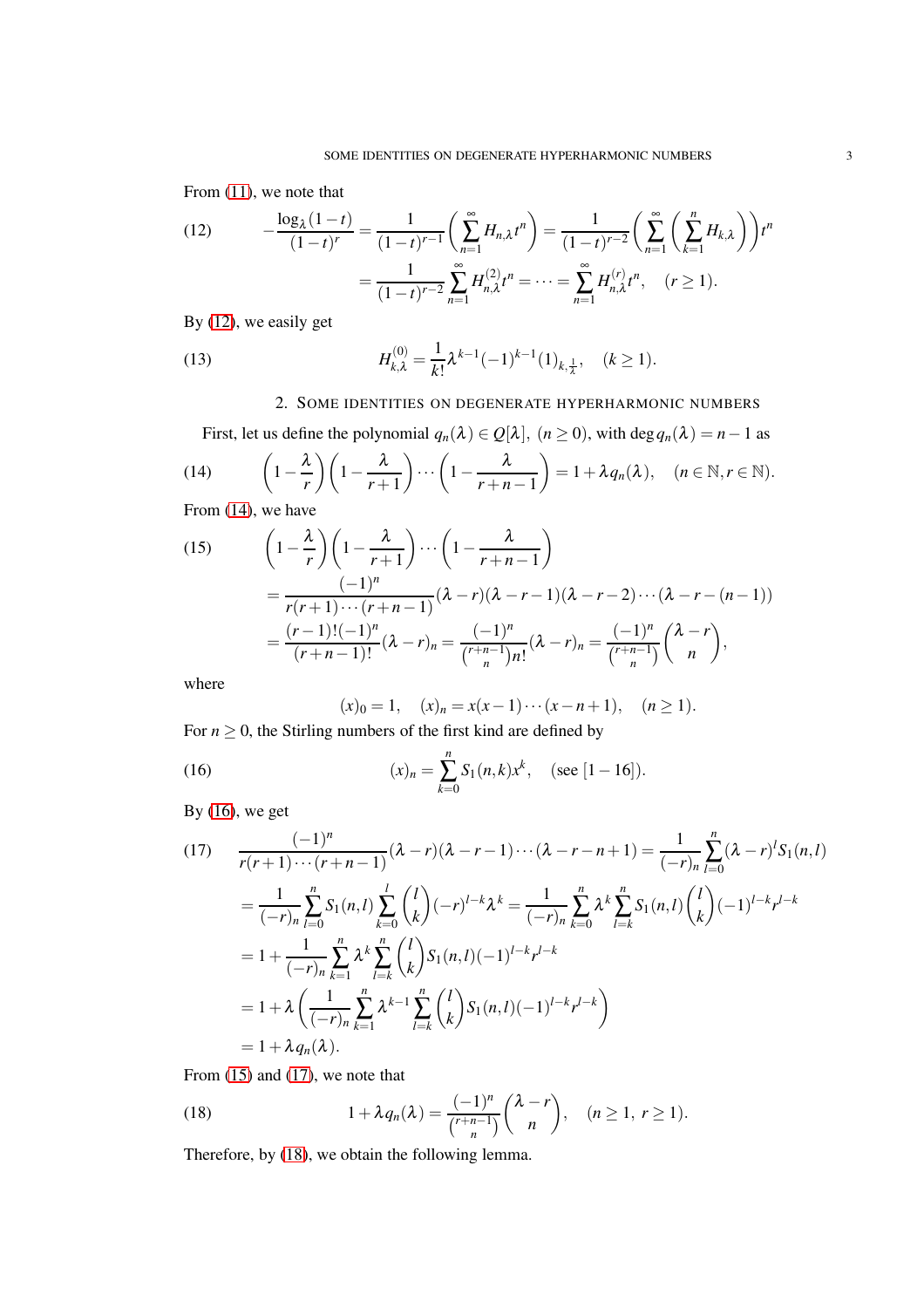Lemma 1. *For r*,*n* ∈ N*, the polynomials qn*(λ) ∈ *Q*[λ] *with* deg*qn*(λ) = *n*−1 *are defined by*

$$
\prod_{i=0}^{n-1} \left(1 - \frac{\lambda}{r+i}\right) = 1 + \lambda q_n(\lambda).
$$

*Then we have*

$$
q_n(\lambda) = \frac{1}{\lambda} \left\{ \frac{(-1)^n}{\binom{r+n-1}{n}} \binom{\lambda-r}{n} - 1 \right\}.
$$

From  $(12)$ , we note that

<span id="page-3-4"></span>(19) 
$$
\frac{d^k}{dz^k} \left( -\frac{\log_{\lambda} (1-z)}{(1-z)^r} \right) = \frac{d^k}{dz^k} \sum_{n=0}^{\infty} H_{n,\lambda}^{(r)} z^n \n= \sum_{n=k}^{\infty} H_{n,\lambda}^{(r)} n(n-1) \cdots (n-k+1) z^{n-k} \n= k! \sum_{n=0}^{\infty} H_{n+k,\lambda}^{(r)} {n+k \choose k} z^n,
$$

where *k*, *r* are positive integers.

Now, we observe that

<span id="page-3-0"></span>(20) 
$$
\frac{d}{dz} \left( -\frac{\log_{\lambda} (1-z)}{(1-z)^{r}} \right) = \frac{(1-z)^{\lambda}}{(1-z)^{r+1}} - \frac{r}{(1-z)^{r+1}} \log_{\lambda} (1-z)
$$

$$
= \frac{r}{(1-z)^{r+1}} \left\{ \frac{\lambda}{r} \log_{\lambda} (1-z) + \frac{1}{r} - \log_{\lambda} (1-z) \right\}
$$

$$
= \frac{r}{(1-z)^{r+1}} \left\{ \frac{1}{r} - \log_{\lambda} (1-z) \left( 1 - \frac{\lambda}{r} \right) \right\}.
$$

Thus, by [\(20\)](#page-3-0), we get

<span id="page-3-1"></span>(21) 
$$
\frac{d}{dz}\left(-\frac{\log_{\lambda}(1-z)}{(1-z)^r}\right) = \frac{r}{(1-z)^{r+1}}\left\{\frac{1}{r}-\log_{\lambda}(1-z)\left(1-\frac{r}{\lambda}\right)\right\}.
$$

From  $(21)$ , we have

<span id="page-3-2"></span>
$$
(22)
$$

$$
\frac{d^2}{dz^2} \left( -\frac{\log_{\lambda}(1-z)}{(1-z)^r} \right) = \frac{d}{dz} \left( \frac{r}{(1-z)^{r+1}} \left( \frac{1}{r} - \left( 1 - \frac{\lambda}{r} \right) \log_{\lambda}(1-z) \right) \right)
$$
\n
$$
= \frac{r(r+1)}{(1-z)^{r+2}} \left( \frac{1}{r} - \left( 1 - \frac{\lambda}{r} \right) \log_{\lambda}(1-z) \right) + \frac{r}{(1-z)^{r+1}} \left( 1 - \frac{\lambda}{r} \right) \frac{(1-z)^{\lambda}}{1-z}
$$
\n
$$
= \frac{r(r+1)}{(1-z)^{r+2}} \left( \frac{1}{r} - \log_{\lambda}(1-z) \left( 1 - \frac{\lambda}{r} \right) \right) + \frac{r(r+1)}{(1-z)^{r+2}} \left( 1 - \frac{\lambda}{r} \right) \left( \frac{\lambda}{r+1} \log_{\lambda}(1-z) + \frac{1}{r+1} \right)
$$
\n
$$
= \frac{r(r+1)}{(1-z)^{r+2}} \left\{ \frac{1}{r} + \frac{1}{r+1} \left( 1 - \frac{\lambda}{r} \right) - \left( 1 - \frac{\lambda}{r} \right) \left( 1 - \frac{\lambda}{r+1} \right) \log_{\lambda}(1-z) \right\}.
$$

Thus, by [\(22\)](#page-3-2), we get

<span id="page-3-3"></span>(23) 
$$
\frac{d^2}{dz^2} \left( -\frac{\log_{\lambda}(1-z)}{(1-z)^r} \right)
$$

$$
= \frac{r(r+1)}{(1-z)^{r+2}} \left\{ \frac{1}{r} + \frac{1}{r+1} \left( 1 - \frac{\lambda}{r} \right) - \left( 1 - \frac{\lambda}{r} \right) \left( 1 - \frac{\lambda}{r+1} \right) \log_{\lambda}(1-z) \right\}.
$$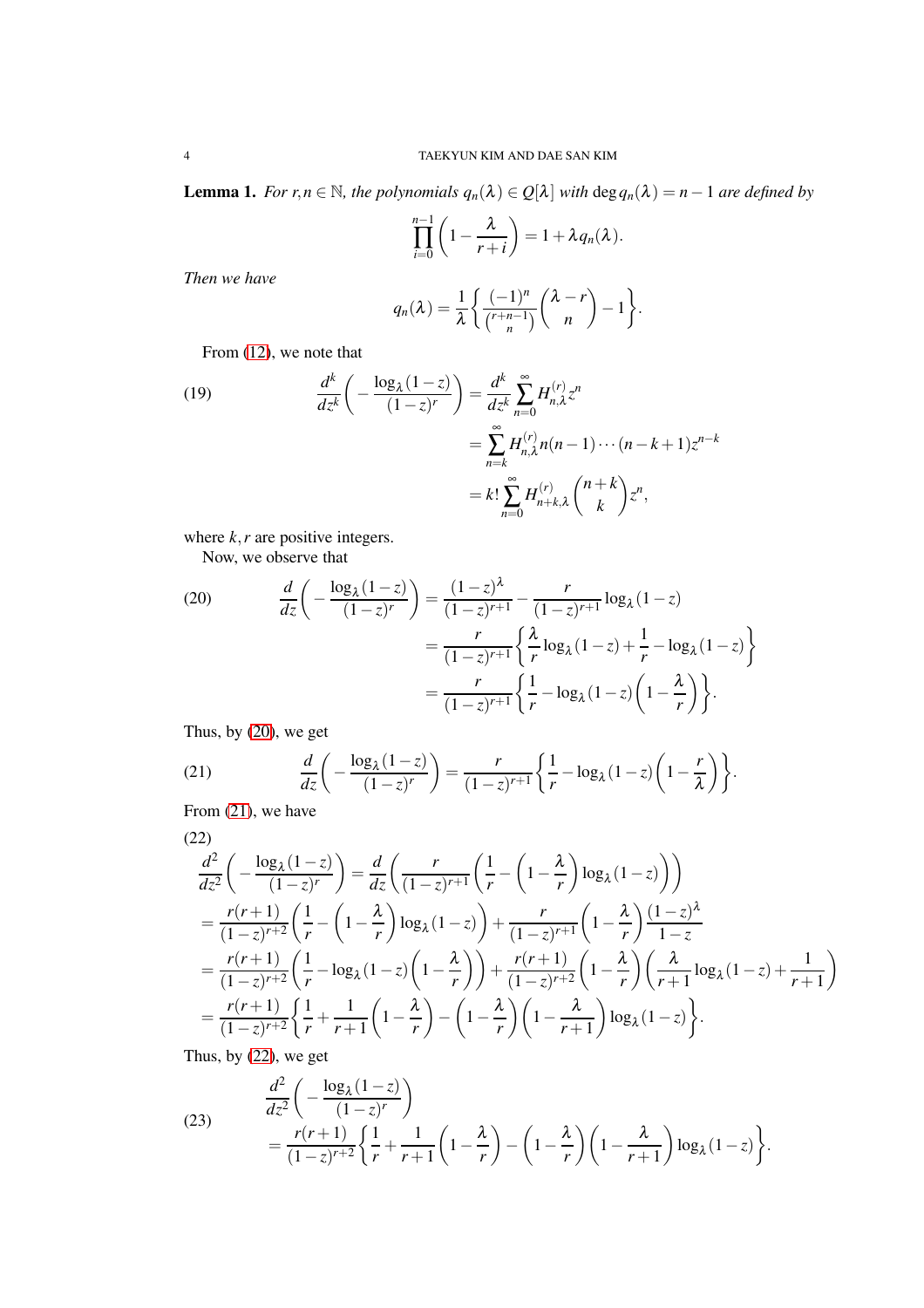# From [\(23\)](#page-3-3), we note that

<span id="page-4-0"></span>
$$
(24) \frac{d^3}{dz^3} \left( -\frac{\log_2(1-z)}{(1-z)^r} \right) = \frac{d}{dz} \left( \frac{d^2}{dz^2} \left( -\frac{\log_2(1-z)}{(1-z)^r} \right) \right)
$$
  
\n
$$
= \frac{d}{dz} \left\{ \frac{r(r+1)}{(1-z)^{r+2}} \left( \frac{1}{r} + \frac{1}{r+1} \left( 1 - \frac{\lambda}{r} \right) - \left( 1 - \frac{\lambda}{r} \right) \left( 1 - \frac{\lambda}{r+1} \right) \log_{\lambda}(1-z) \right\}
$$
  
\n
$$
= \frac{r(r+1)(r+2)}{(1-z)^{r+3}} \left\{ \frac{1}{r} + \frac{1}{r+1} \left( 1 - \frac{\lambda}{r} \right) - \left( 1 - \frac{\lambda}{r} \right) \left( 1 - \frac{\lambda}{r+1} \right) \log_{\lambda}(1-z) \right\}
$$
  
\n
$$
+ \frac{r(r+1)}{(1-z)^{r+2}} \left( 1 - \frac{\lambda}{r} \right) \left( 1 - \frac{\lambda}{r+1} \right) \frac{\lambda}{1-z} \frac{1}{\lambda} \left( (1-z)^{\lambda} - 1 + 1 \right)
$$
  
\n
$$
= \frac{r(r+1)(r+2)}{(1-z)^{r+3}} \left\{ \frac{1}{r} + \frac{1}{r+1} \left( 1 - \frac{\lambda}{r} \right) - \left( 1 - \frac{\lambda}{r} \right) \left( 1 - \frac{\lambda}{r+1} \right) \log_{\lambda}(1-z) \right\}
$$
  
\n
$$
+ \frac{r(r+1)(r+2)}{(1-z)^{r+3}} \left( 1 - \frac{\lambda}{r} \right) \left( 1 - \frac{\lambda}{r+1} \right) \left( \frac{\lambda}{r+2} \log_{\lambda}(1-z) + \frac{1}{r+2} \right)
$$
  
\n
$$
= \frac{r(r+1)(r+2)}{(1-z)^{r+3}} \left\{ \frac{1}{r} + \frac{1}{r+1} \left( 1 - \frac{\lambda}{r} \right) + \frac{1}{r+2} \left( 1 - \frac{\lambda}{r} \right) \left( 1 - \frac{\lambda}{r+1} \right) \
$$

Thus, by [\(24\)](#page-4-0), we get

(25) 
$$
\frac{d^3}{dz^3} \left( -\frac{\log_{\lambda}(1-z)}{(1-z)^r} \right)
$$

$$
= \frac{r(r+1)(r+2)}{(1-z)^{r+3}} \left\{ \frac{1}{r} + \frac{1}{r+1} \left( 1 - \frac{\lambda}{r} \right) + \frac{1}{r+2} \left( 1 - \frac{\lambda}{r} \right) \left( 1 - \frac{\lambda}{r+1} \right) - \left( 1 - \frac{\lambda}{r} \right) \left( 1 - \frac{\lambda}{r+1} \right) \left( 1 - \frac{\lambda}{r+2} \right) \log_{\lambda}(1-z) \right\}.
$$

Continuing this process, we have

<span id="page-4-1"></span>(26) 
$$
\frac{d^k}{dz^k} \left( -\frac{\log_{\lambda}(1-z)}{(1-z)^r} \right) = \frac{r(r+1)\cdots(r+k-1)}{(1-z)^{r+k}} \left( \frac{1}{r} + \sum_{l=2}^k \frac{1}{r+l-1} \prod_{j=0}^{l-2} \left( 1 - \frac{\lambda}{r+j} \right) \right) - r(r+1)\cdots(r+k-1) \prod_{l=0}^{k-1} \left( 1 - \frac{\lambda}{r+l} \right) \frac{\log_{\lambda}(1-z)}{(1-z)^{r+k}}.
$$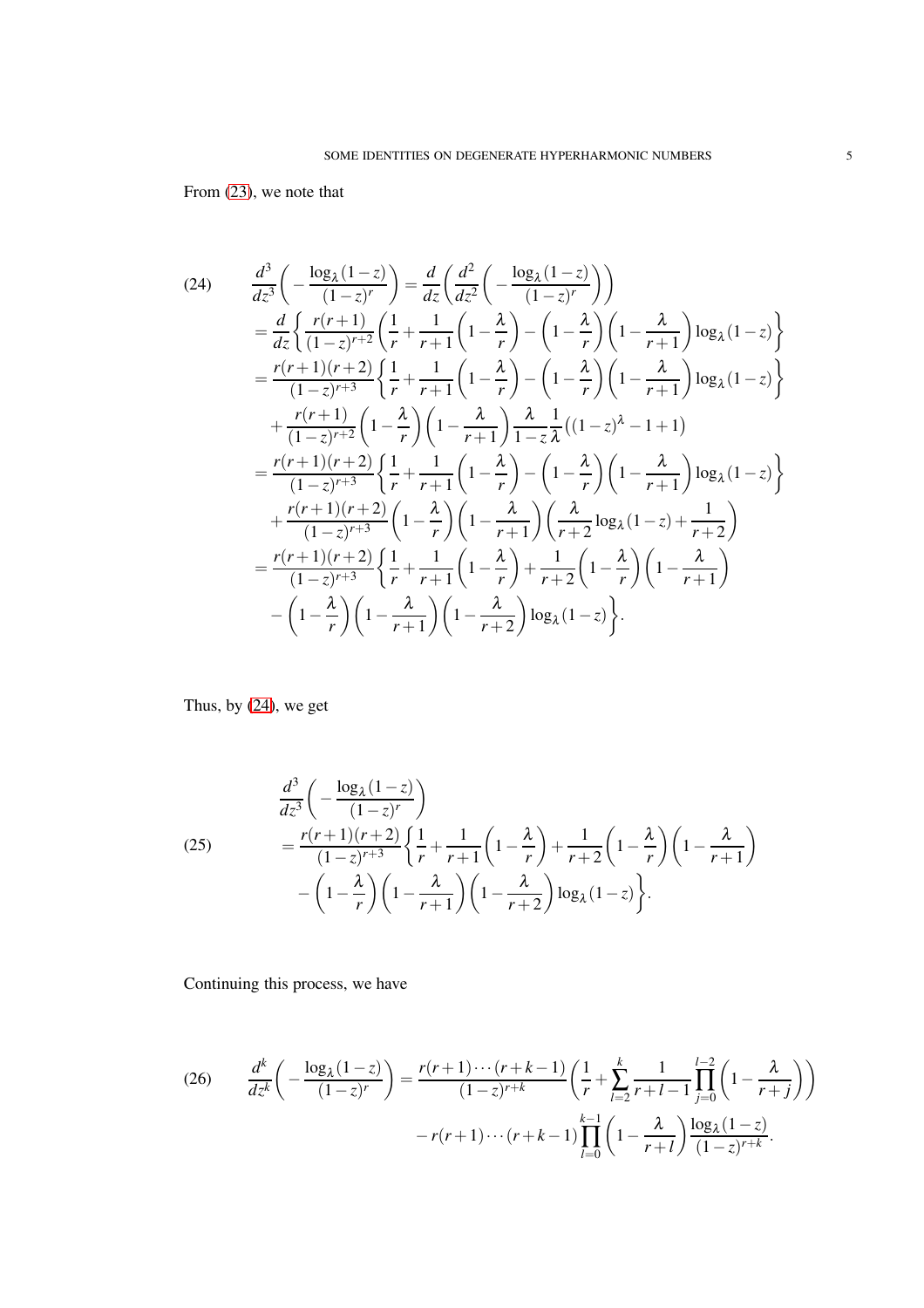From Lemma 1 and [\(26\)](#page-4-1), we can derive the following equation. [\(27\)](#page-5-0)

<span id="page-5-0"></span>
$$
(27) \frac{d^{k}}{dz^{k}}\left(-\frac{\log_{\lambda}(1-z)}{(1-z)r}\right)
$$
\n
$$
= \frac{r(r+1)\cdots(r+k-1)}{(1-z)^{r+k}}\left(\frac{1}{r}+\sum_{l=2}^{k}\frac{1}{r+l-1}(1+\lambda q_{l-1}(\lambda))\right)
$$
\n
$$
-r(r+1)\cdots(r+k-1)(1+\lambda q_{k}(\lambda))\frac{\log_{\lambda}(1-z)}{(1-z)^{k+r}}
$$
\n
$$
= \frac{(r+k-1)!}{(r-1)!}\frac{1}{(1-z)^{r+k}}\left(\sum_{l=1}^{k}\frac{1}{r+l-1}+\lambda\sum_{l=2}^{k}\frac{q_{l-1}(\lambda)}{r+l-1}\right)
$$
\n
$$
-\frac{(r+k-1)!}{(r-1)!}(1+\lambda q_{k}(\lambda))\frac{\log_{\lambda}(1-z)}{(1-z)^{k+r}}
$$
\n
$$
= \frac{(r+k-1)!}{(r-1)!}\frac{1}{(1-z)^{r+k}}\left(\sum_{l=1}^{k}\frac{1}{r+l-1}-\log_{\lambda}(1-z)\right)
$$
\n
$$
+\lambda\frac{(r+k-1)!}{(r-1)!}\left(\sum_{l=0}^{\infty}\binom{n+r+k-1}{n}\left(H_{k+r-1}-H_{r-1}\right)z^{n}-\frac{\log_{\lambda}(1-z)}{(1-z)^{r+k}}\right)
$$
\n
$$
+\lambda\frac{(r+k-1)!}{(r-1)!}\left(\sum_{n=0}^{\infty}\binom{n+r+k-1}{n}\left(H_{k+r-1}-H_{r-1}\right)z^{n}-\frac{\log_{\lambda}(1-z)}{(1-z)^{r+k}}\right)
$$
\n
$$
+\lambda\frac{(r+k-1)!}{(r-1)!}\left(\sum_{n=0}^{\infty}\binom{n+r+k-1}{n}\sum_{l=2}^{k}\frac{q_{l-1}(\lambda)}{r+l-1}z^{n}-q_{k}(\lambda)\frac{\log_{\lambda}(1-z)}{(1-z)^{r+k}}\right).
$$

From the generating function of degenerate hyperharmonic numbers in [\(12\)](#page-2-0) and [\(27\)](#page-5-0), we obtain

<span id="page-5-1"></span>
$$
(28) \frac{d^{k}}{dz^{k}}\left(-\frac{\log_{\lambda}(1-z)}{(1-z)^{r}}\right)
$$
  
\n
$$
= \frac{(r+k-1)!}{(r-1)!}\left(\sum_{n=0}^{\infty}\binom{n+r+k-1}{n}\right)(H_{k+r-1}-H_{r-1})z^{n}+\sum_{n=1}^{\infty}H_{n,\lambda}^{(k+r)}z^{n}\right)
$$
  
\n
$$
+ \lambda \frac{(r+k-1)!}{r-1}\left(\sum_{n=0}^{\infty}\binom{n+r+k-1}{n}\sum_{l=2}^{k}\frac{q_{l-1}(\lambda)}{r+l-1}z^{n}+q_{k}(\lambda)\sum_{n=1}^{\infty}H_{n,\lambda}^{(r+k)}z^{n}\right)
$$
  
\n
$$
= k!\sum_{n=0}^{\infty}\left\{\binom{n+r+k-1}{n}\binom{r+k-1}{k}(H_{k+r-1}-H_{r-1})+\binom{r+k-1}{k}H_{n,\lambda}^{(k+r)}\right\}z^{n}
$$
  
\n
$$
+ \lambda k!\sum_{n=0}^{\infty}\left\{\binom{n+r+k-1}{n}\binom{r+k-1}{k}\sum_{l=2}^{k}\frac{q_{l-1}(\lambda)}{r+l-1}+q_{k}(\lambda)\binom{r+k-1}{k}H_{n,\lambda}^{(k+r)}\right\}z^{n}.
$$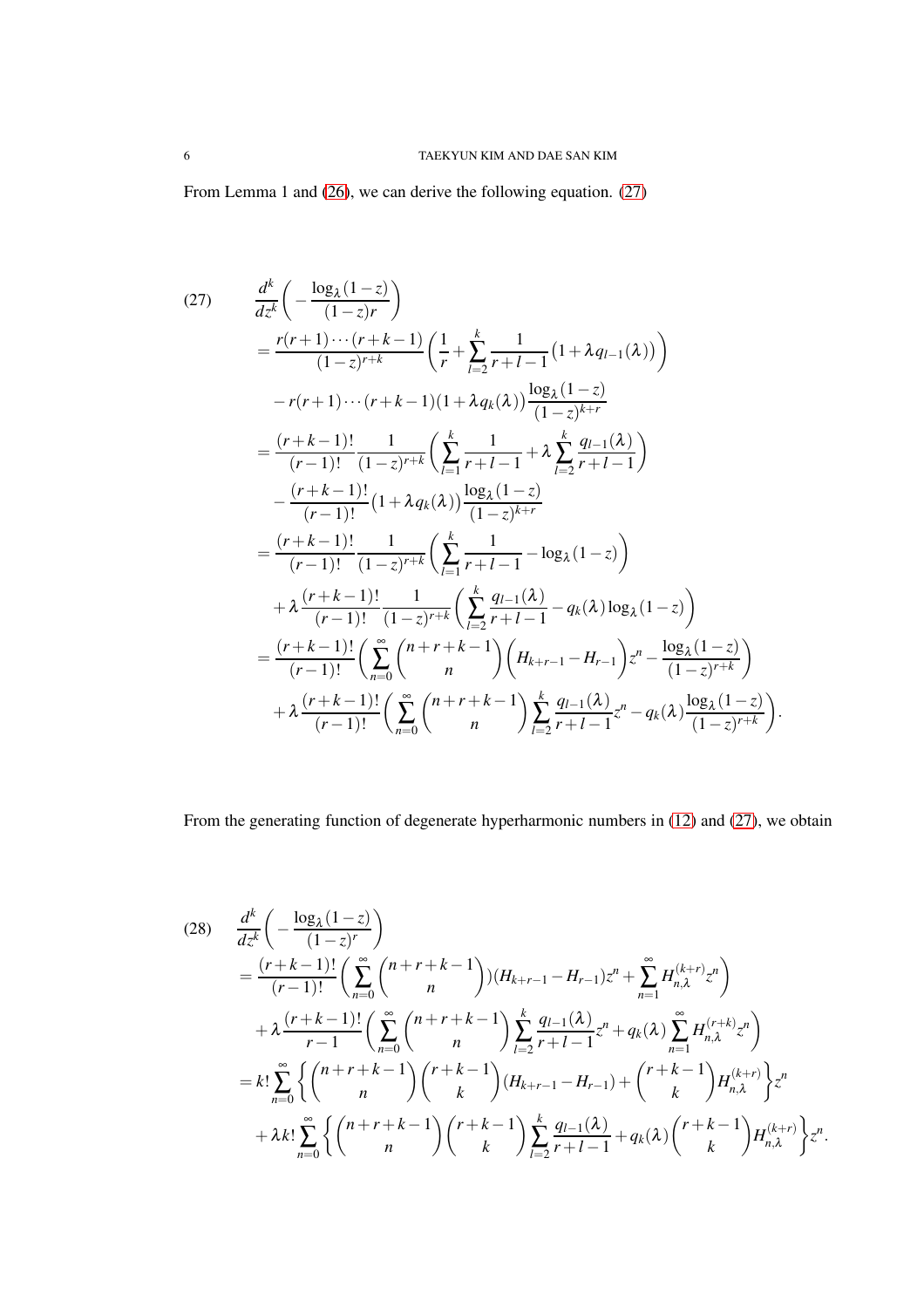From [\(9\)](#page-1-3) and [\(28\)](#page-5-1), we note that

<span id="page-6-0"></span>
$$
(29) \frac{d^{k}}{dz^{k}}\left(-\frac{\log_{\lambda}(1-z)}{(1-z)^{r}}\right)
$$
  
\n
$$
= k!\sum_{n=0}^{\infty}\left\{\binom{n+r+k-1}{n}H_{k}^{(r)}+\binom{r+k-1}{k}H_{n,\lambda}^{(k+r)}\right\}z^{n}
$$
  
\n
$$
+ \lambda k!\sum_{n=0}^{\infty}\left\{\binom{n+r+k-1}{n}\binom{r+k-1}{k}\sum_{l=2}^{k}\frac{q_{l-1}(\lambda)}{r+l-1}+\binom{r+k-1}{k}q_{k}(\lambda)H_{n,\lambda}^{(k+r)}\right\}z^{n}
$$
  
\n
$$
= k!\sum_{n=0}^{\infty}\left\{\binom{n+r+k-1}{n}H_{k}^{(r)}+\binom{r+k-1}{k}H_{n,\lambda}^{(k+r)} + \lambda\left(\binom{n+r+k-1}{n}\binom{r+k-1}{k}\right) \sum_{l=2}^{k}\frac{q_{l-1}(\lambda)}{r+l-1}+\binom{r+k-1}{k}q_{k}(\lambda)H_{n,\lambda}^{(k+r)}\right\}z^{n}.
$$

Therefore, by [\(19\)](#page-3-4) and [\(29\)](#page-6-0), we obtain the following theorem.

**Theorem 2.** *For r*, $k \in \mathbb{N}$ *, we have the following identity* 

$$
\binom{n+k}{k} H_{n+k,\lambda}^{(r)} = \binom{n+r+k-1}{n} H_k^{(r)} + \binom{r+k-1}{k} H_{n,\lambda}^{(k+r)}
$$
  
+  $\lambda \left\{ \binom{n+r+k-1}{n} \binom{r+k-1}{k} \sum_{l=2}^k \frac{q_{l-1}(\lambda)}{r+l-1} + \binom{r+k-1}{k} q_k(\lambda) H_{n,\lambda}^{(k+r)} \right\},$ 

*where*  $q_n(\lambda)$  *is the polynomial of degeree*  $n-1$  *given by*  $q_n(\lambda) = \frac{1}{\lambda} \left( \frac{(-1)^n}{\binom{n+r-1}{n+r}} \right)$  $\frac{(-1)^n}{\binom{n+r-1}{n}}\binom{\lambda-r}{n}$  $\binom{-r}{n} - 1.$ 

From Theorem 2 and Lemma 1, we have

<span id="page-6-1"></span>(30) 
$$
{n+k \choose k} H_{n+k,\lambda}^{(r)} = {n+r+k-1 \choose n} H_k^{(r)} + {r+k-1 \choose k} H_{n,\lambda}^{(k+r)} + {n+r+k-1 \choose n} {r+k-1 \choose k} \sum_{l=2}^k \frac{1}{r+l-1} \left( \frac{(-1)^{l-1}}{\binom{r+l-2}{l-1}} {\lambda-r \choose l-1} - 1 \right) + {r+k-1 \choose k} \left( \frac{(-1)^k}{\binom{r+k-1}{k}} {\lambda-r \choose k} - 1 \right) H_{n,\lambda}^{(k+r)} = {n+r+k-1 \choose n} H_k^{(r)} + {n+r+k-1 \choose n} {r+k-1 \choose k} + {r+k-1 \choose k} H_{n,\lambda}^{(k+r)} + {r+k-1 \choose k} H_{n,\lambda}^{(k+r)}.
$$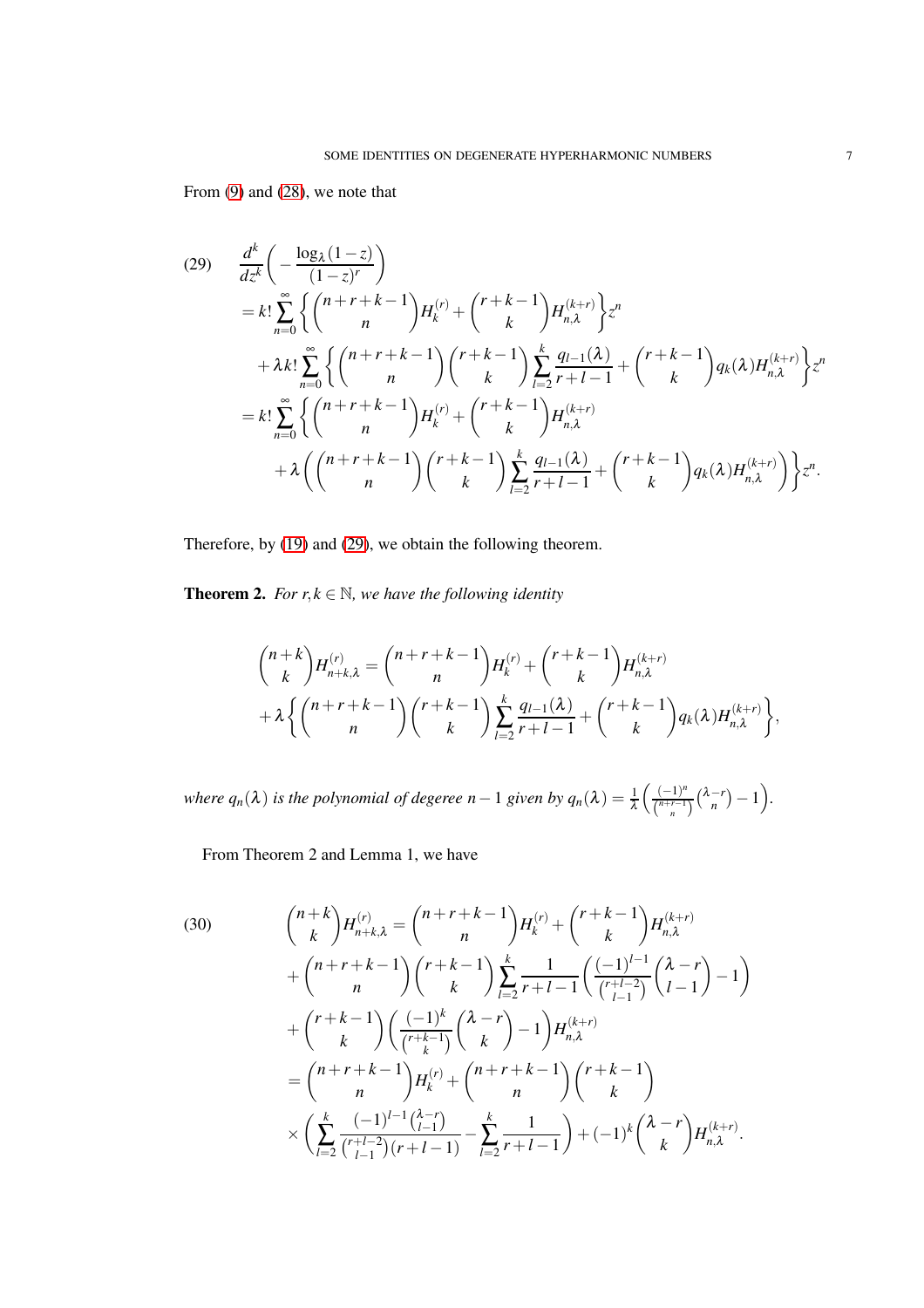Let us take  $r = 1$  in [\(30\)](#page-6-1). Then we have

<span id="page-7-0"></span>(31) 
$$
{\binom{n+k}{k}} H_{n+k,\lambda} = {\binom{n+k}{n}} H_k + {\binom{n+k}{n}} \left( \sum_{l=2}^k \frac{1}{l} {\binom{\lambda-1}{l-1}} (-1)^{l-1} - \sum_{l=2}^k \frac{1}{l} \right) + (-1)^k {\binom{\lambda-1}{k}} H_{n,\lambda}^{(k+1)}
$$

$$
= {\binom{n+k}{n}} H_k + {\binom{n+k}{k}} \left( \sum_{l=1}^k \frac{1}{l} {\binom{\lambda-1}{l-1}} (-1)^{l-1} - \sum_{l=1}^k \frac{1}{l} \right) + (-1)^k {\binom{\lambda-1}{k}} H_{n,\lambda}^{(k+1)}
$$

$$
= {\binom{n+k}{n}} H_k + {\binom{n+k}{k}} \left( \sum_{l=1}^k \frac{1}{\lambda} {\binom{\lambda}{l}} (-1)^{l-1} - H_k \right) + (-1)^k {\binom{\lambda-1}{k}} H_{n,\lambda}^{(k+1)}
$$

$$
= {\binom{n+k}{n}} H_k + {\binom{n+k}{k}} (H_{k,\lambda} - H_k) + (-1)^k {\binom{\lambda-1}{k}} H_{n,\lambda}^{(k+1)}
$$

$$
= {\binom{n+k}{n}} H_{k,\lambda} + (-1)^k {\binom{\lambda-1}{k}} H_{n,\lambda}^{(k+1)}.
$$

Therefore, by [\(31\)](#page-7-0), we obtain the following theorem.

**Theorem 3.** *For*  $n, k \in \mathbb{N}$ *, we have* 

$$
H_{n,\lambda}^{(k+1)} = \frac{(-1)^k}{\binom{\lambda-1}{k}} \binom{n+k}{n} \left(H_{n+k,\lambda} - H_{k,\lambda}\right).
$$

In Theorem 3, letting  $\lambda \rightarrow 0$  gives the result in [\(9\)](#page-1-3). Namely, we have

$$
H_n^{(k+1)} = \binom{n+k}{n} (H_{n+k} - H_k).
$$

This shows that Theorem 3 is a degenerate version of the expression in [\(9\)](#page-1-3).

# 3. FURTHER REMARK

For  $Re(\delta) > 0$ , the degenerate Hurwitz zeta function is defined by Kim-Kim as

$$
\zeta_{\lambda}(s,\delta) = \sum_{n=0}^{\infty} \frac{(1)_{n,\lambda}}{(n+\delta)^s}, \quad (\text{Re}(s) > 1), \quad (\text{see } [7]).
$$

In particular,  $\delta = 1$ ,  $\zeta_{\lambda}(s) = \zeta_{\lambda}(s,1)$  is called the degenerate zeta function. That is,

$$
\zeta_{\lambda}(s) = \sum_{n=1}^{\infty} \frac{(1)_{n-1,\lambda}}{n^s}, \quad (\text{Re}(s) > 1), \quad (\text{see } [7]).
$$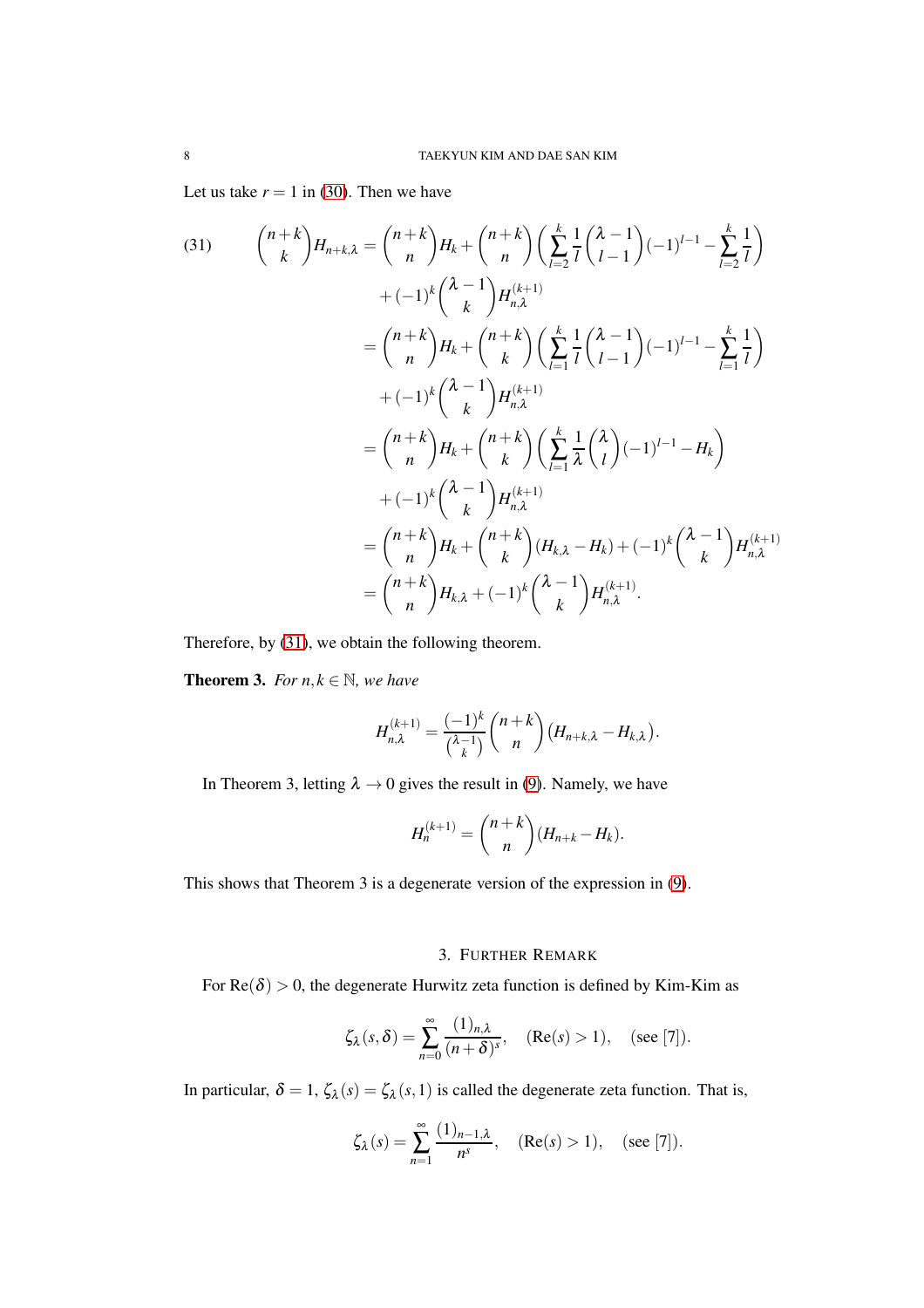<span id="page-8-0"></span>
$$
(32) \frac{H_{1,\lambda}^{(r)} + H_{2,\lambda}^{(r)}}{1^m} + \frac{H_{2,\lambda}^{(r)}}{2^m} (1)_{1,\lambda} + \frac{H_{3,\lambda}^{(r)}}{3^m} (1)_{2,\lambda} + \frac{H_{4,\lambda}^{(r)}}{4^m} (1)_{3,\lambda} + \cdots
$$
  
\n
$$
= \frac{H_{1,\lambda}^{(r-1)} + H_{1,\lambda}^{(r-1)} + H_{2,\lambda}^{(r-1)}}{1^m} (1)_{1,\lambda} + \frac{1}{3^m} (H_{1,\lambda}^{(r-1)} + H_{2,\lambda}^{(r-1)} + H_{3,\lambda}^{(r-1)}) (1)_{2,\lambda} + \cdots
$$
  
\n
$$
= H_{1,\lambda}^{(r-1)} \sum_{k=1}^{\infty} \frac{(1)_{k-1,\lambda}}{k^m} + H_{2,\lambda}^{(r-1)} \sum_{k=1}^{\infty} \frac{(1)_{k,\lambda}}{(k+1)^m} + H_{3,\lambda}^{(r-1)} \sum_{k=1}^{\infty} \frac{(1)_{k+1,\lambda}}{(k+2)^{m+1}} + \cdots
$$
  
\n
$$
= \sum_{n=1}^{\infty} H_{n,\lambda}^{(r-1)} \sum_{k=1}^{\infty} \frac{(1)_{k+n-2,\lambda}}{(k+n-1)^m} = \sum_{n=1}^{\infty} H_{n,\lambda}^{(r-1)} \sum_{k=0}^{\infty} \frac{(1)_{k+n-1,\lambda}}{(k+n)^m}
$$
  
\n
$$
= \sum_{n=1}^{\infty} H_{n,\lambda}^{(r-1)} \sum_{k=n}^{\infty} \frac{(1)_{k-1,\lambda}}{k^m} = -\sum_{n=1}^{\infty} H_{n,\lambda}^{(r-1)} \sum_{l=1}^{n-1} \frac{(1)_{l-1,\lambda}}{l^m} + \sum_{n=1}^{\infty} H_{n,\lambda}^{(r-1)} \sum_{k=1}^{\infty} \frac{(1)_{k-1,\lambda}}{k^m}
$$
  
\n
$$
= -\sum_{n=1}^{\infty} H_{n,\lambda}^{(r-1)} \sum_{l=1}^{n-1} \frac{(1)_{l-1,\lambda}}{l^m} + \
$$

From [\(32\)](#page-8-0), we note that

$$
\sum_{n=1}^{\infty} \left( \frac{H_{n,\lambda}^{(r)}}{n^m} (1)_{n-1,\lambda} + H_{n,\lambda}^{(r-1)} \sum_{l=1}^{n-1} \frac{(1)_{l-1,\lambda}}{l^m} \right) = \zeta_{\lambda}(m) \sum_{n=1}^{\infty} H_{n,\lambda}^{(r-1)}.
$$

## 4. CONCLUSION

In this paper, by using generating functions we investigated some properties, recurrence relations and identities involving degenerate hyperharmonic numbers, hyperharmonic numbers and degenerate harmonic numbers. The degenerate hyperharmonic numbers were introduced as a degenerate version of the hyperharmonic numbers which were introduced by Conway and Guy. In particular, derived was a degenerate version of the explicit expression of hyperharmonic numbers in terms of harmonic numbers, namely that of the degenerate hyperharmonic numbers in terms of the degenerate harmonic numbers.

It is one of our future projects to continue to study various degenerate versions of some special polynomials and numbers and to find their applications to physics, science and engineering as well as mathematics.

### **REFERENCES**

- [1] Araci, S. *A new class of Bernoulli polynomials attached to polyexponential functions and related identities.* Adv. Stud. Contemp. Math. 31 (2021), no. 2, 195-204.
- [2] Carlitz, L. *Degenerate Stirling, Bernoulli and Eulerian numbers.* Utilitas Math. 15 (1979), 51-88.
- [3] Carlitz, L. *A degenerate Staudt-Clausen theorem.* Arch. Math. (Basel) 7 (1956), 28-33.
- [4] Comtet, Louis *Advanced combinatorics. The art of finite and infinite expansions.* Revised and enlarged edition. D. Reidel Publishing Co., Dordrecht, 1974. xi+343 pp. ISBN: 90-277-0441-4
- [5] Conway, J. H.; Guy, R. K. *The book of numbers.* Copernicus, New York, 1996. x+310 pp. ISBN: 0-387-97993-X
- [6] Gun, D.; Simsek, Y. *Combinatorial sums involving Stirling, Fubini, Bernoulli numbers and approximate values of Catalan numbers.* Adv. Stud. Contemp. Math. 30 (2020), no. 4, 503-513.
- [7] Kilar, N.; Simsek, Y. *Identities and relations for Fubini type numbers and polynomials via generating functions and p-adic integral approach.* Publ. Inst. Math. (Beograd) (N.S.) 106 (120) (2019), 113-123.
- [8] Kim, D. S.; Kim, T. *Degenerate Sheffer sequences and* <sup>λ</sup>*-Sheffer sequences,* J. Math. Anal. Appl. 493 (2021), no. 1, Paper No. 124521, 21 pp.
- [9] Kim, T.; Kim, D. S. *On Some Degenerate Differential and Degenerate Difference Operators.* Russ. J. Math. Phys. 29 (2022), no. 1, 37-46.
- [10] Kim, T.; Kim, D. S. *Some identities on truncated polynomials associated with degenerate Bell polynomials.*Russ. J. Math. Phys. 28 (2021), no. 3, 342-355.